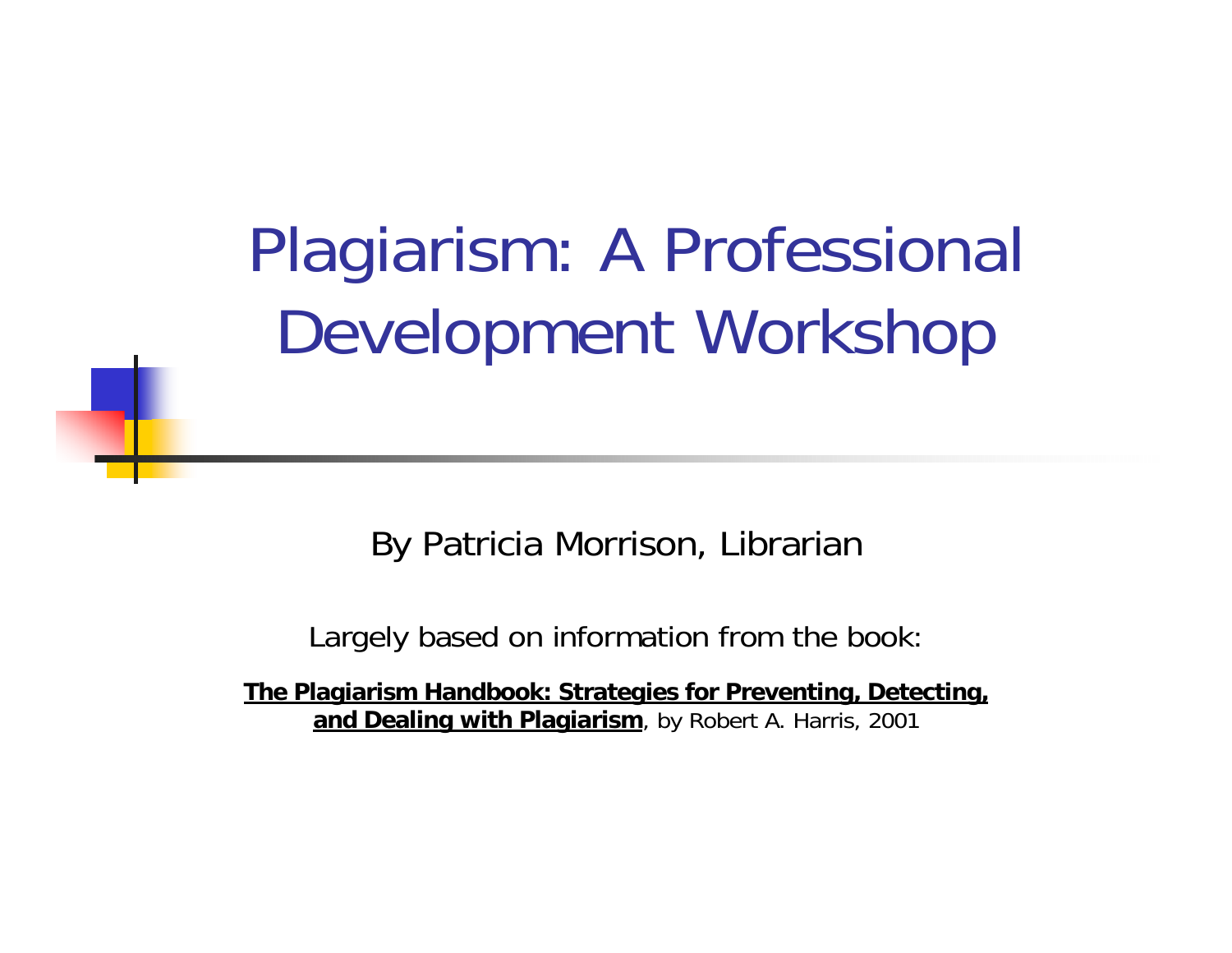## Definition of Plagiarism

**Plagiarism is the failure to distinguish the** student's own words and ideas from those of a source the student has consulted. Ideas derived from another, whether presented as exact words, a paraphrase, a summary, or quoted phrase, must always be appropriately referenced to the source, whether the source is printed, electronic, or spoken.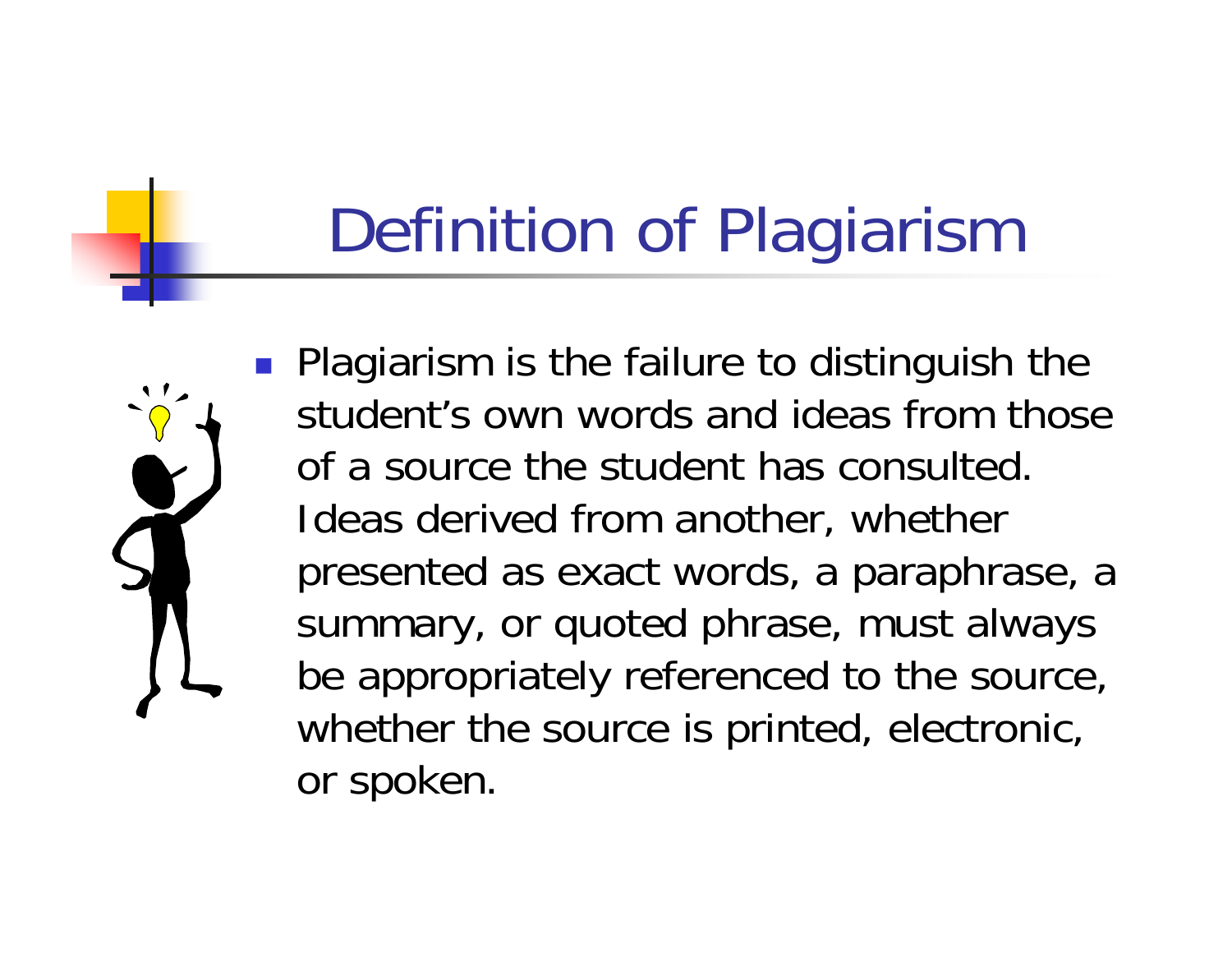## Why Students Plagiarize

- $\mathbb{R}^2$ Ignorance about what constitutes plagiarism
- **Stress, workload, competition**
- F Lack of perceived punishment
- **Inadequate writing abilities**
- $\blacksquare$  "Instructors don't actually read/check these"
- $\mathcal{L}_{\text{max}}$ Mistake: forgot to monitor sources closely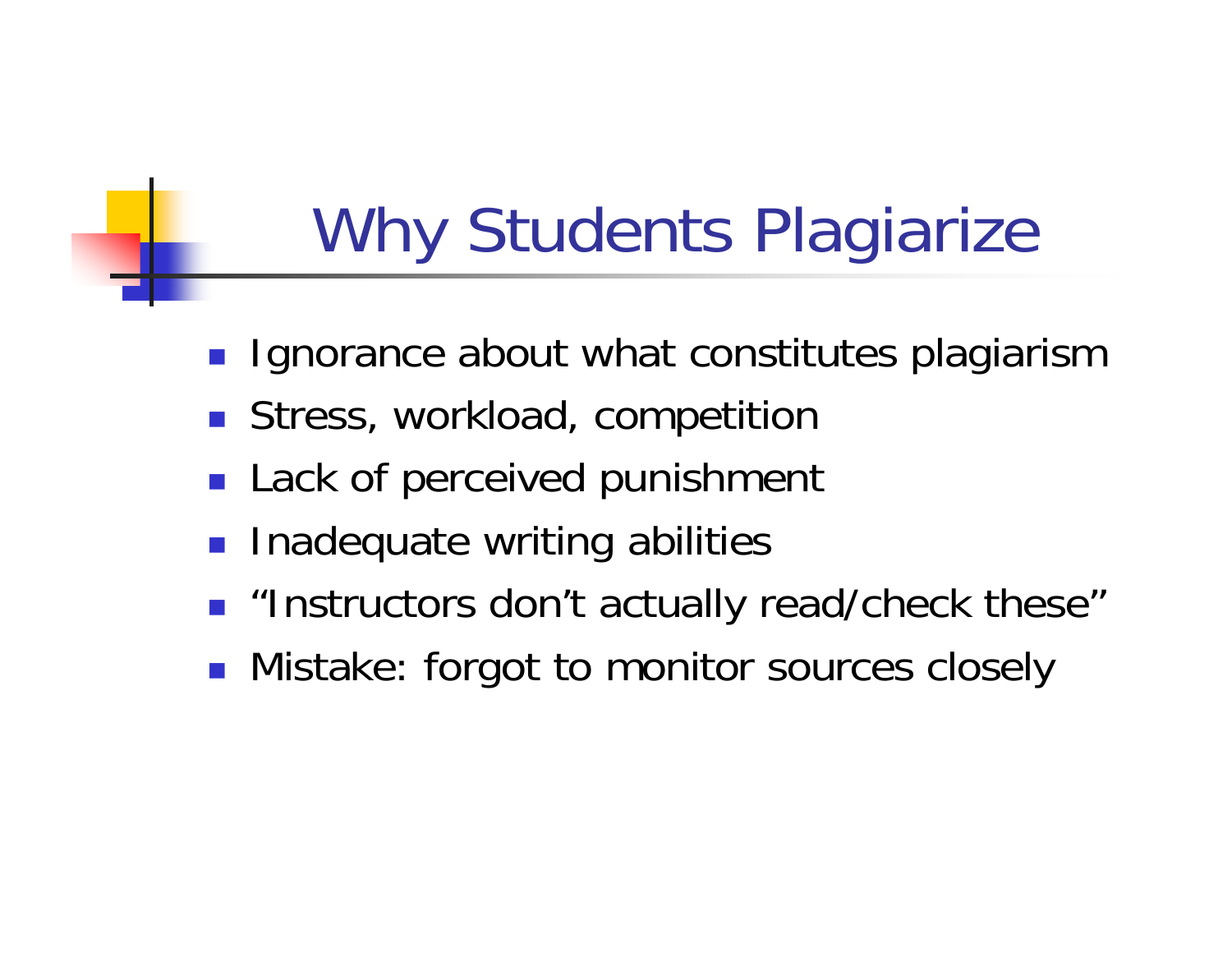## Varieties of Plagiarism

- **Downloading from paper mill web site**
- **Copying an article from Web or electronic** database
- **Getting paper from friend**
- Cutting and pasting from several sources
- **Changing some words but copying whole** phrases
- **Paraphrasing without attributing**
- **Faking a citation**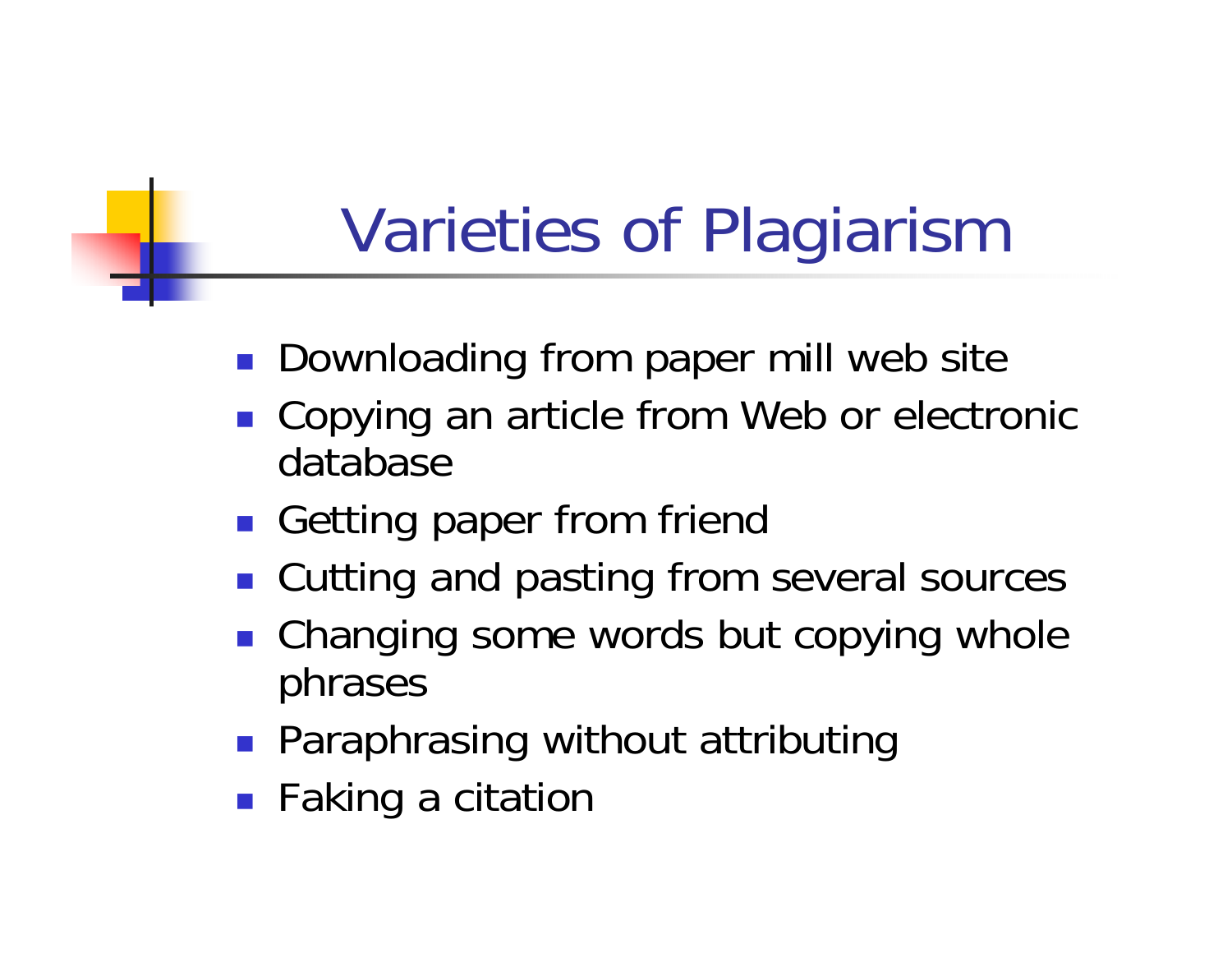## Educating Students About Plagiarism

- P. **Don't assume students know what plagiarism is – define and give examples, good cites and plagiarized sources**
- **Make the instruction positive**
- P. **Discuss why plagiarism is unethical and why**
- **Discuss the benefits of citing sources**
- $\mathcal{L}_{\mathcal{A}}$  **Tell war stories and mention paper mill sites**
- **Make the penalties clear, particularly in your syllabus (they can be presented positively)**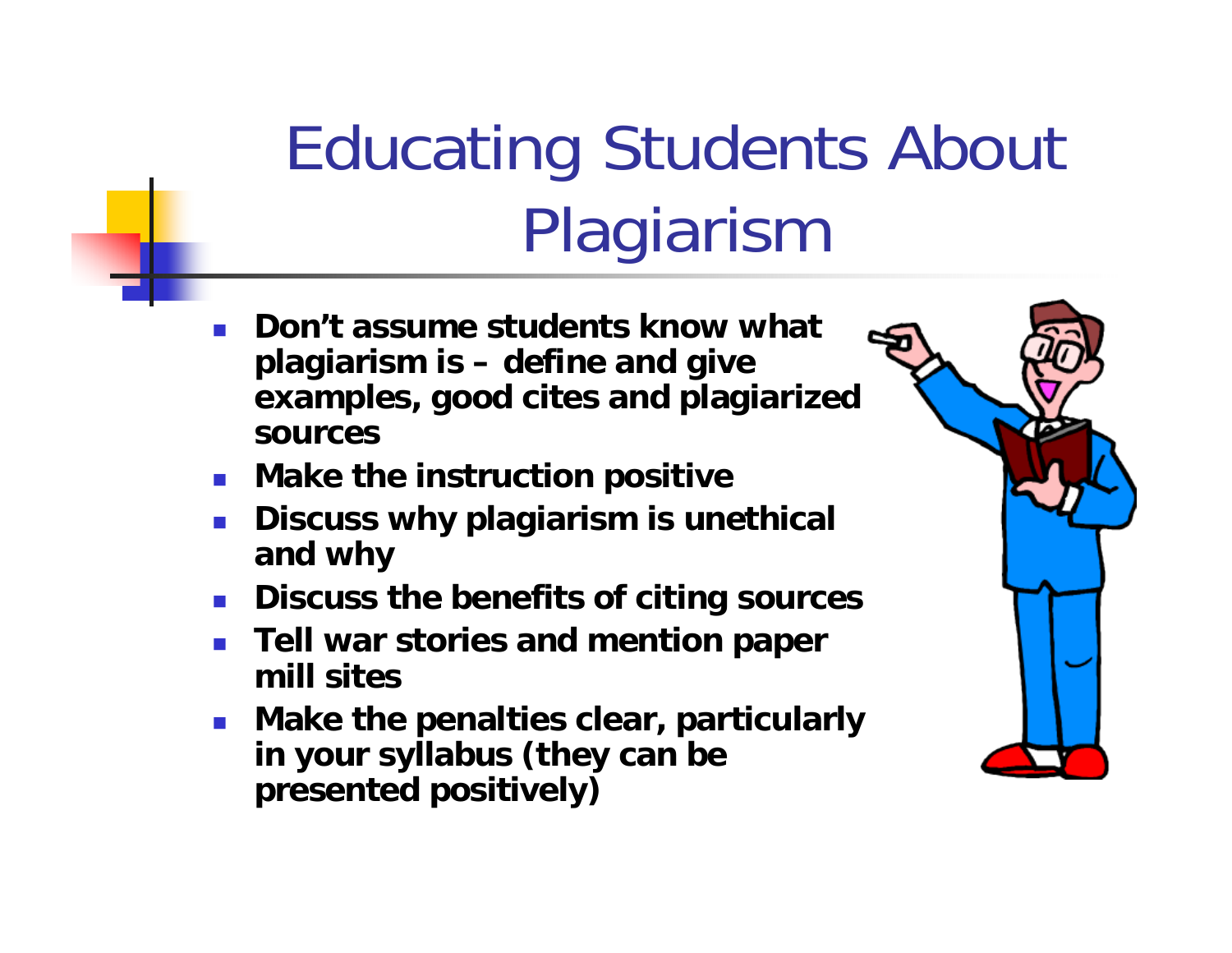## How to Make Plagiarism **Difficult**

- Topic: make it highly specific, add something personal
- **Require specific components: break** assignment down, outline, rough draft
- Require most references to be very up-todate and/or 2 of this, 2 of this, etc.
- **Require copies of source material**
- **Require oral reports as well**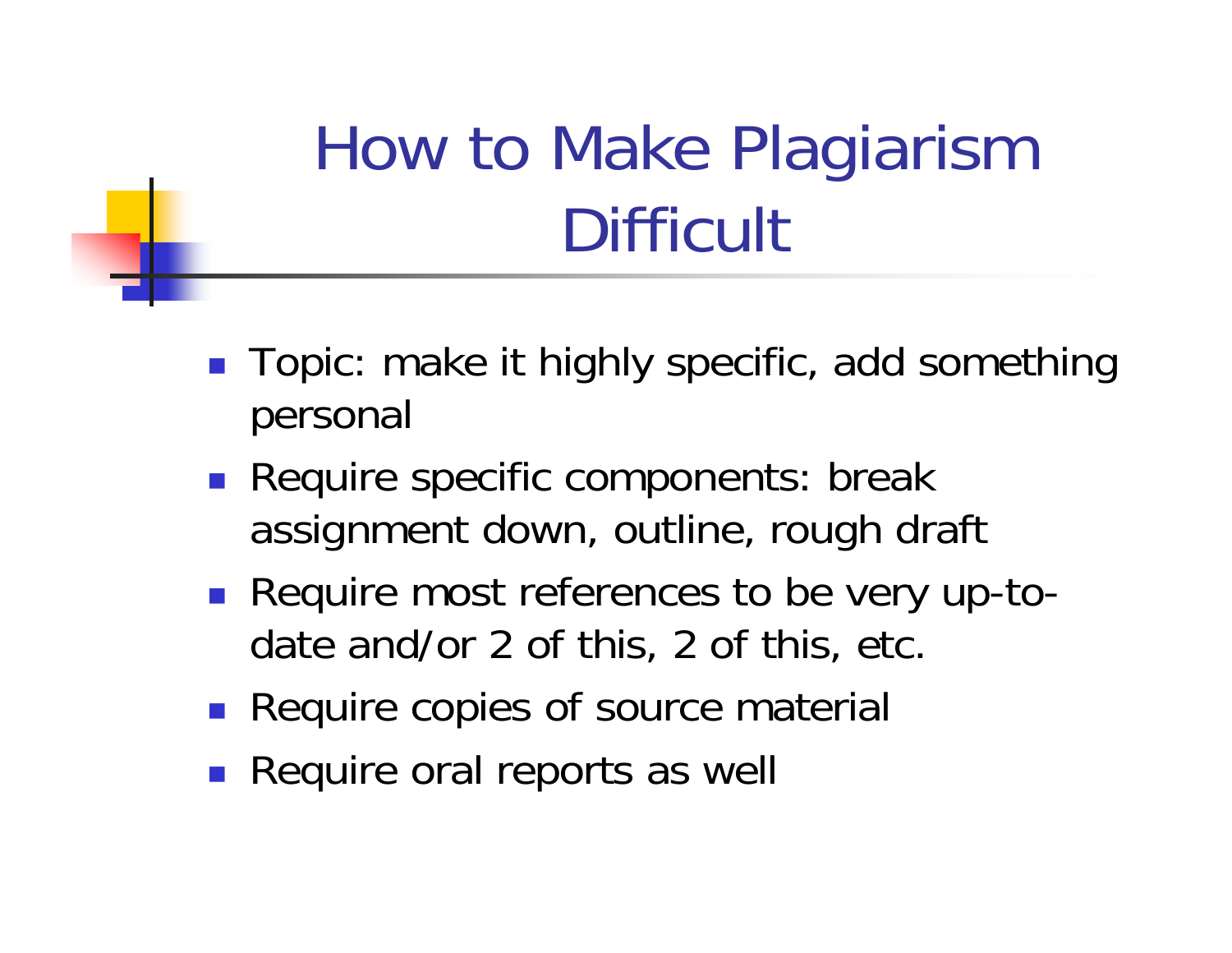## How to Detect a Plagiarized Work

Clues:

- •Mixing MLA and APA or other styles
- •Very few citations, quotations
- •Dead-end references "See Table 4"
- •Mixed styles: margins, subheadings, etc
- •Off the topic in an odd way
- •Dated info
- •Dead URLs in citations
- •Funny style: too technical or old-fashioned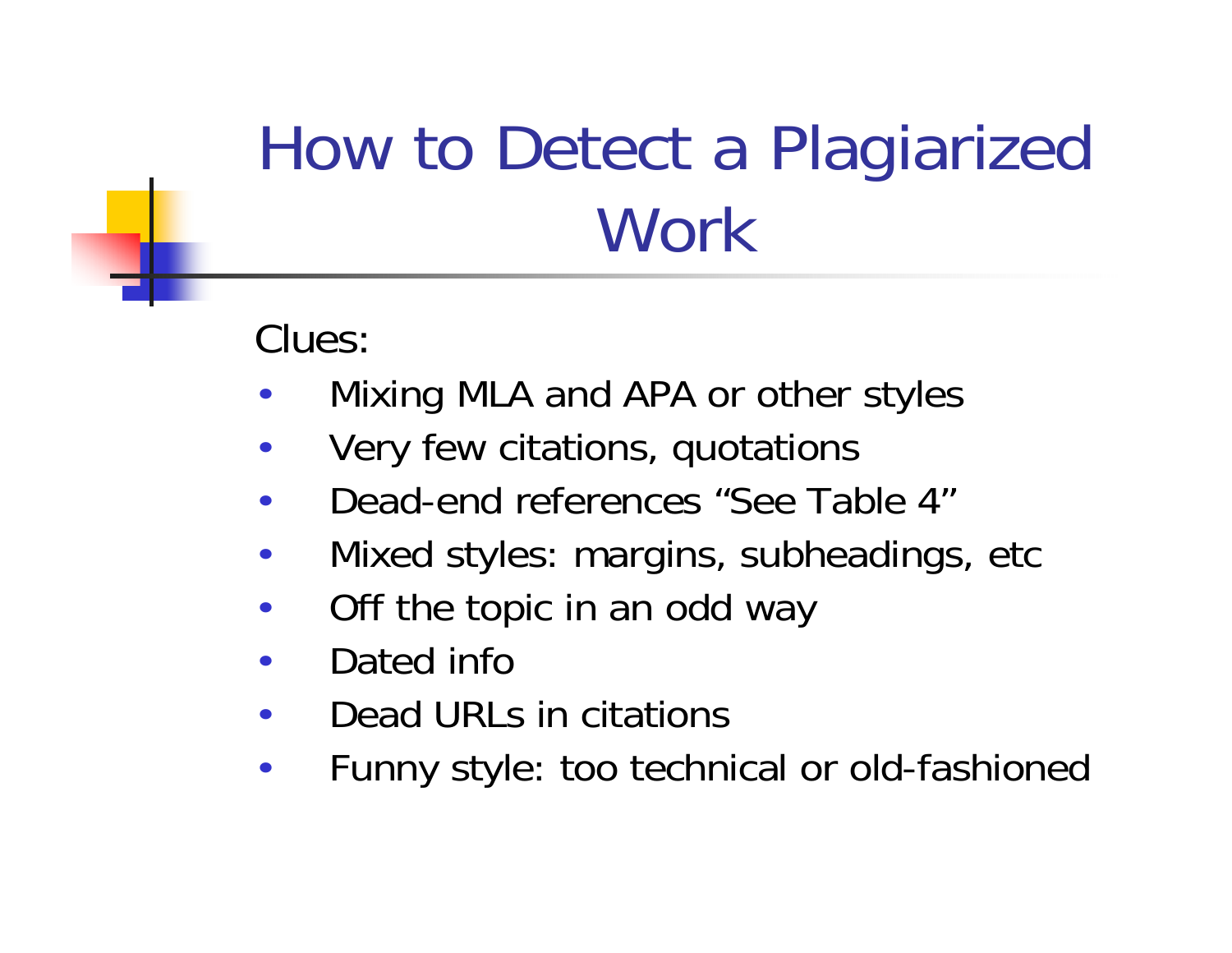Know Possible Places Where Students Get Their Papers

- 1) Online/commercial paper mills
- 2) The Web
- 3) Electronic databases
- 4) Friends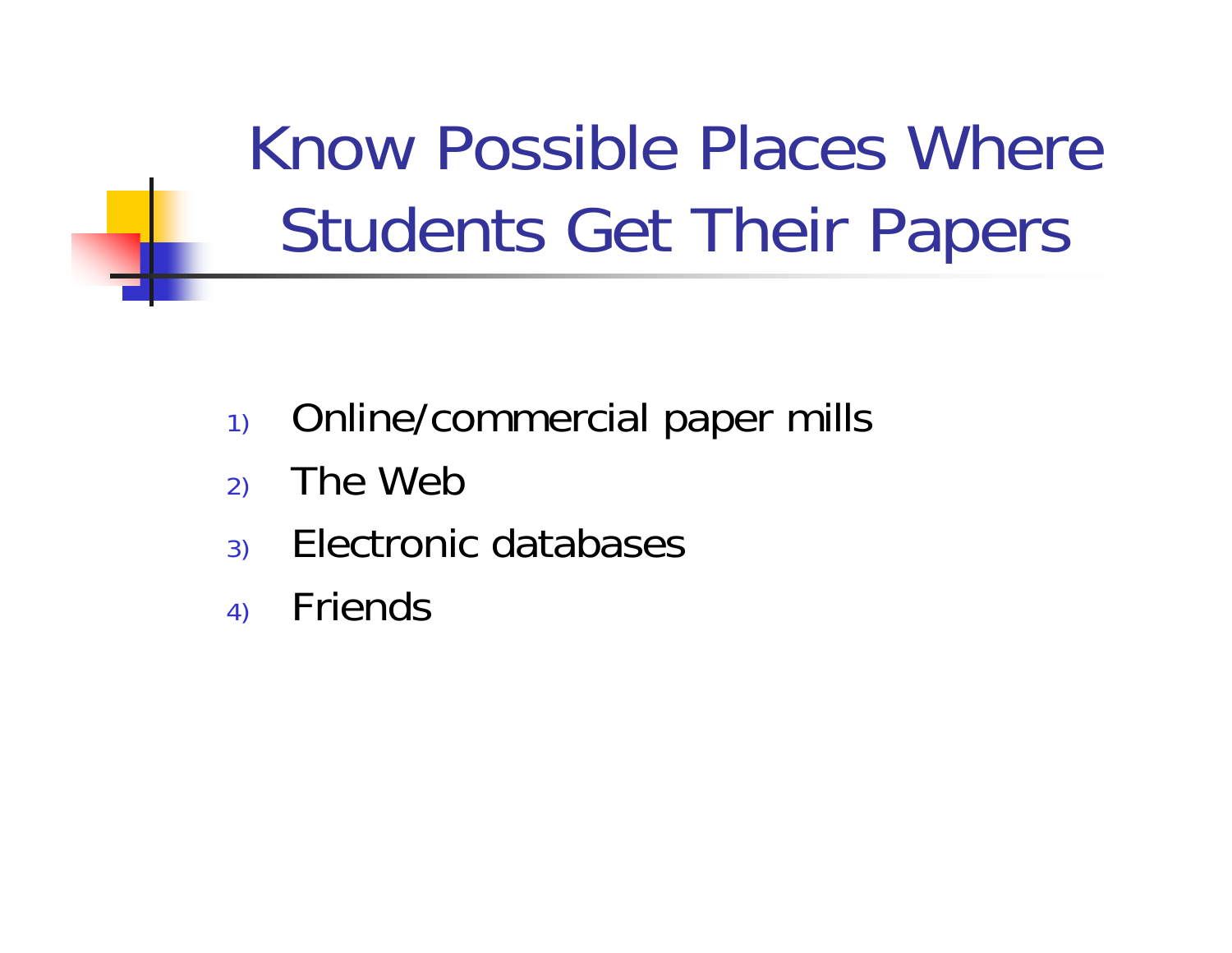## How to Check These Sources

- 1.[http://www.essaycrawler.com](http://www.essaycrawler.com/)
- 2.[http://www.essayfinder.com](http://www.essayfinder.com/)
- 3.[http://www.google.com](http://www.google.com/)
- 4.Check known online paper mill sites
- 5. Check electronic databases from library web page: <http://www.grossmont.net/library/>
- 6.[http://www.turnitin.com](http://www.turnitin.com/)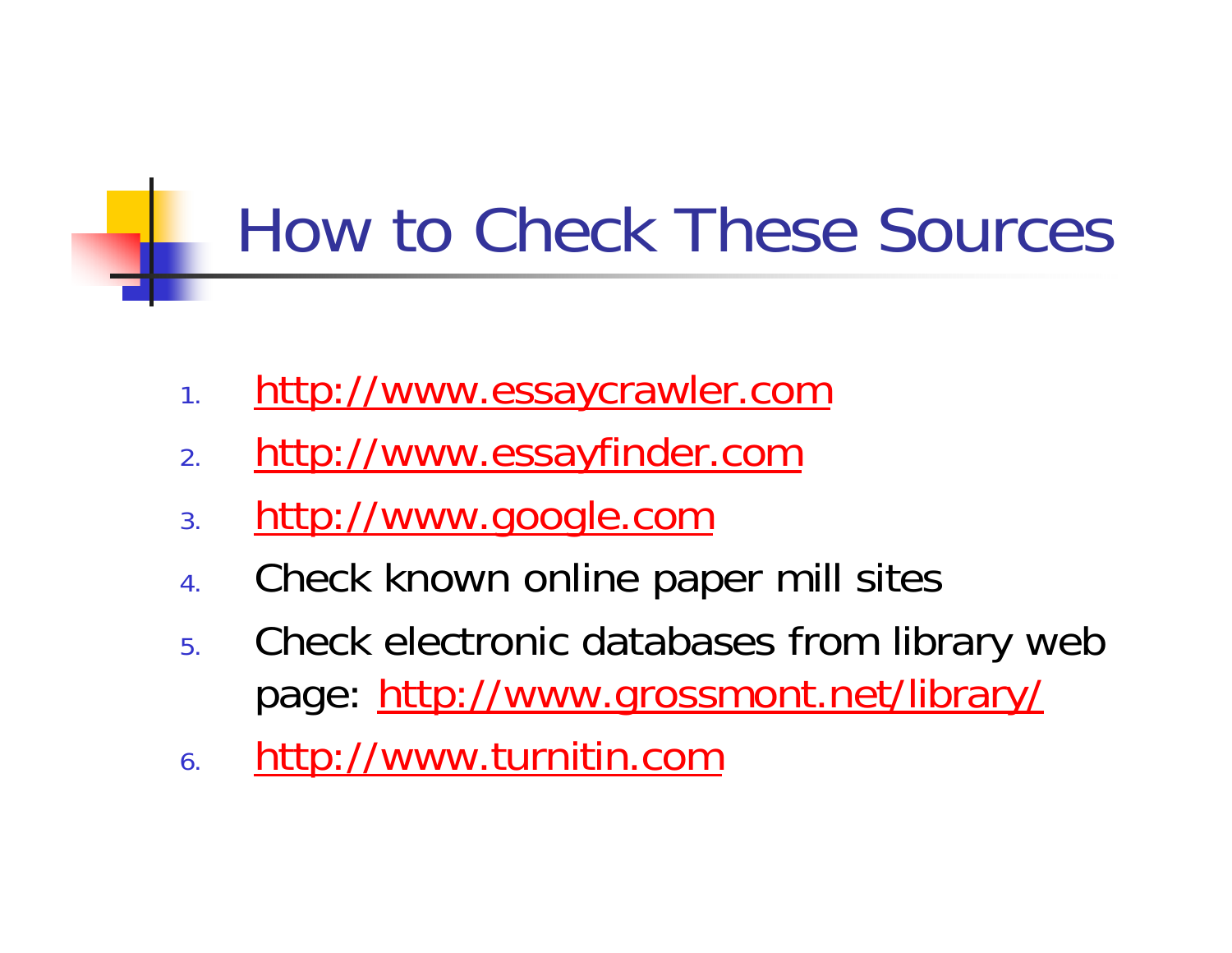What to Enter in the Search Box of The Search Engine Sources: a Suspect Phrase or Sentence, in Quotation Marks, Including:

- **Highly unusually worded phrases**
- **Phrases of technical jargon**
- **Dated language**
- **Phrase that doesn't "fit" paper**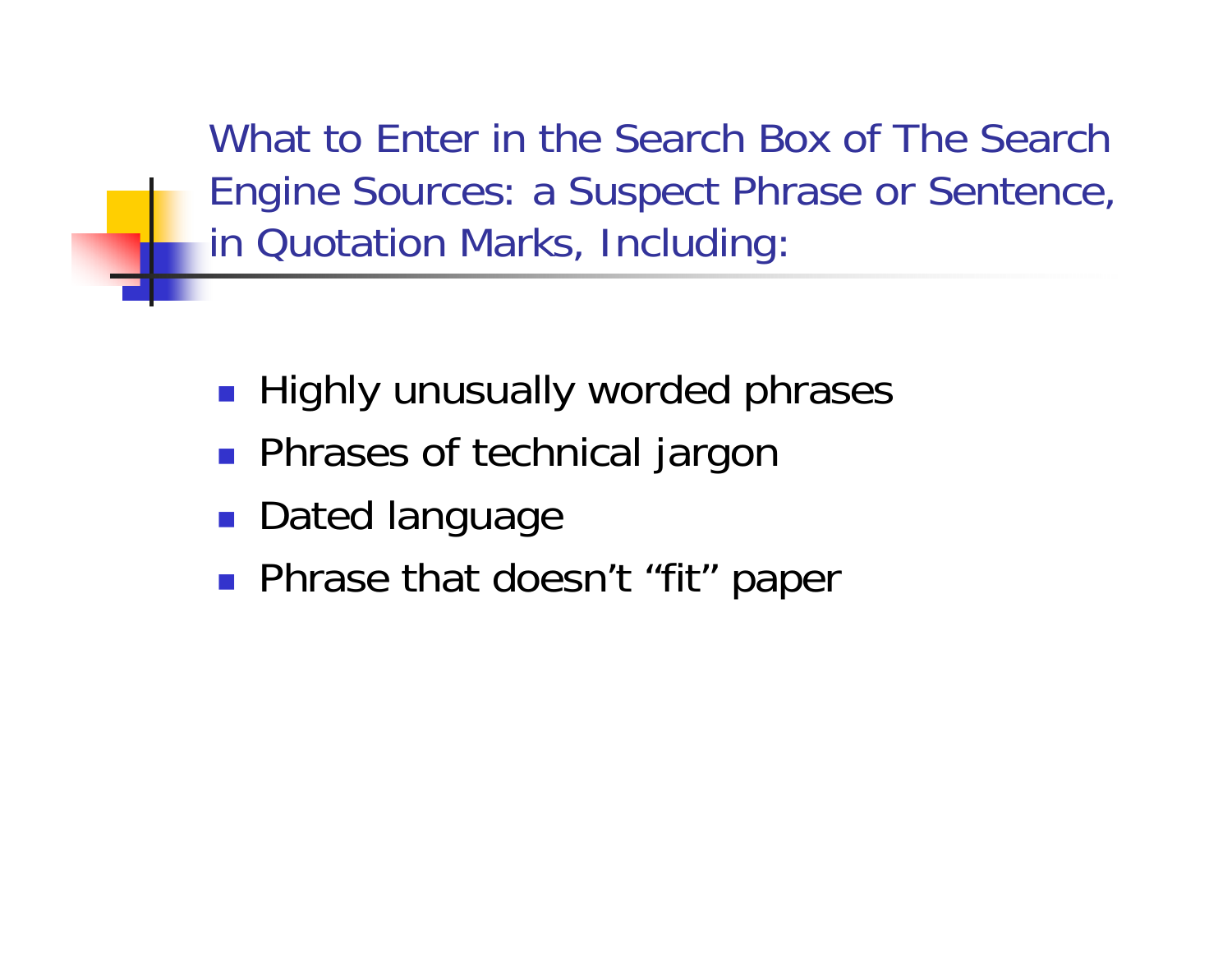**Some Term Paper Sites (Some Free, Some Fee): (Use a Search Engine to Find the Latest Sites, Entering Terms Like "Term Papers", "Research Papers" "College Essays" or "Essays Free")**

- •• [http://www.freeessay.com](http://www.freeessay.com/)
- •• [http://www.termpapersites.com](http://www.termpapersites.com/)
- •[http://www.123helpme.com](http://www.123helpme.com/)
- •[http://www.netessays.net](http://www.netessays.net/)
- •• <http://www.schoolsucks.com/search>
- •• [http://www.screwschool.com](http://www.screwschool.com/)
- •• [http://www.15000papers.com](http://www.15000papers.com/)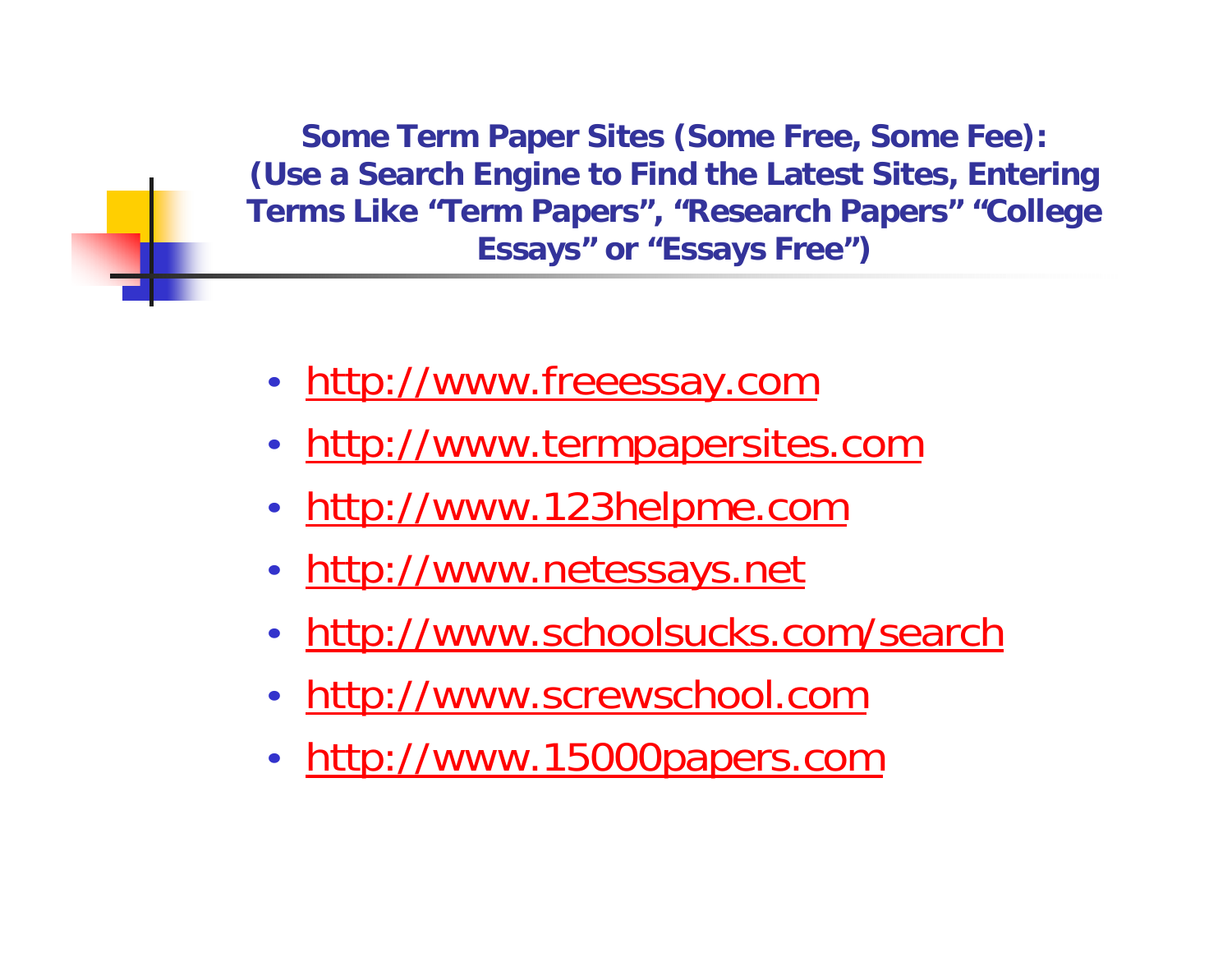## How to Deal with Plagiarism (Watchword: Handle Carefully, be Prepared)

- **1. Review all institutional policies, guidelines, and any due process procedures**
- **2. Give benefit of doubt (not all is intentional, or person's friend may have copied theirs without their knowledge)**
- **3. Verify and keep evidence safe and at the ready (print copy of Web document, etc)**
- **4.Consider the presence of a colleague**
- **5.Treat student with respect**
- **6.Ask questions rather than accuse**
- **7.Ask the right kinds of questions**
- **8. If the student rationalizes their way out, they may need to be tested**
- **9.Consider appropriate penalty for situation**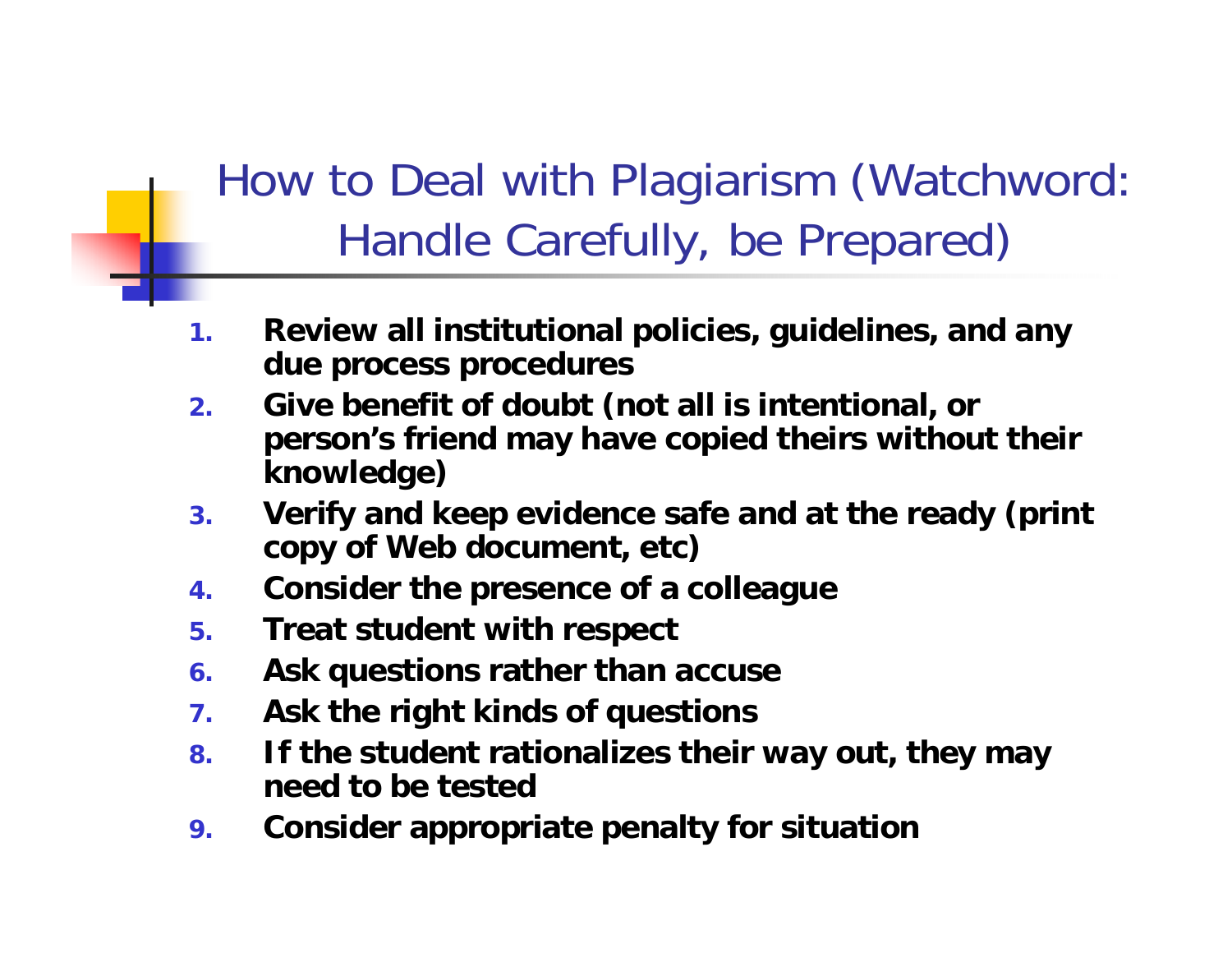# Grossmont's Policies on plagiarism

### $\mathbb{R}^3$ ■ From Faculty/Staff handbook (pg14)

[http://grossmont.gcccd.cc.ca.us/home/facultystaff/instructionali](http://grossmont.gcccd.cc.ca.us/home/facultystaff/instructionalinformation.asp) [nformation.asp](http://grossmont.gcccd.cc.ca.us/home/facultystaff/instructionalinformation.asp)

#### $\mathcal{L}_{\mathcal{A}}$ R. ACADEMIC INTEGRITY

Cheating and plagiarism (the use as one's own the ideas, writings, or materials of someone else without acknowledgement or permission) will result in any one or combination of a variety of sanctions. Such penalties may range from an adjusted grade on the particular exam, paper, project, or assignment to a failing grade in the course at the discretion of the instructor, subject to certain conditions.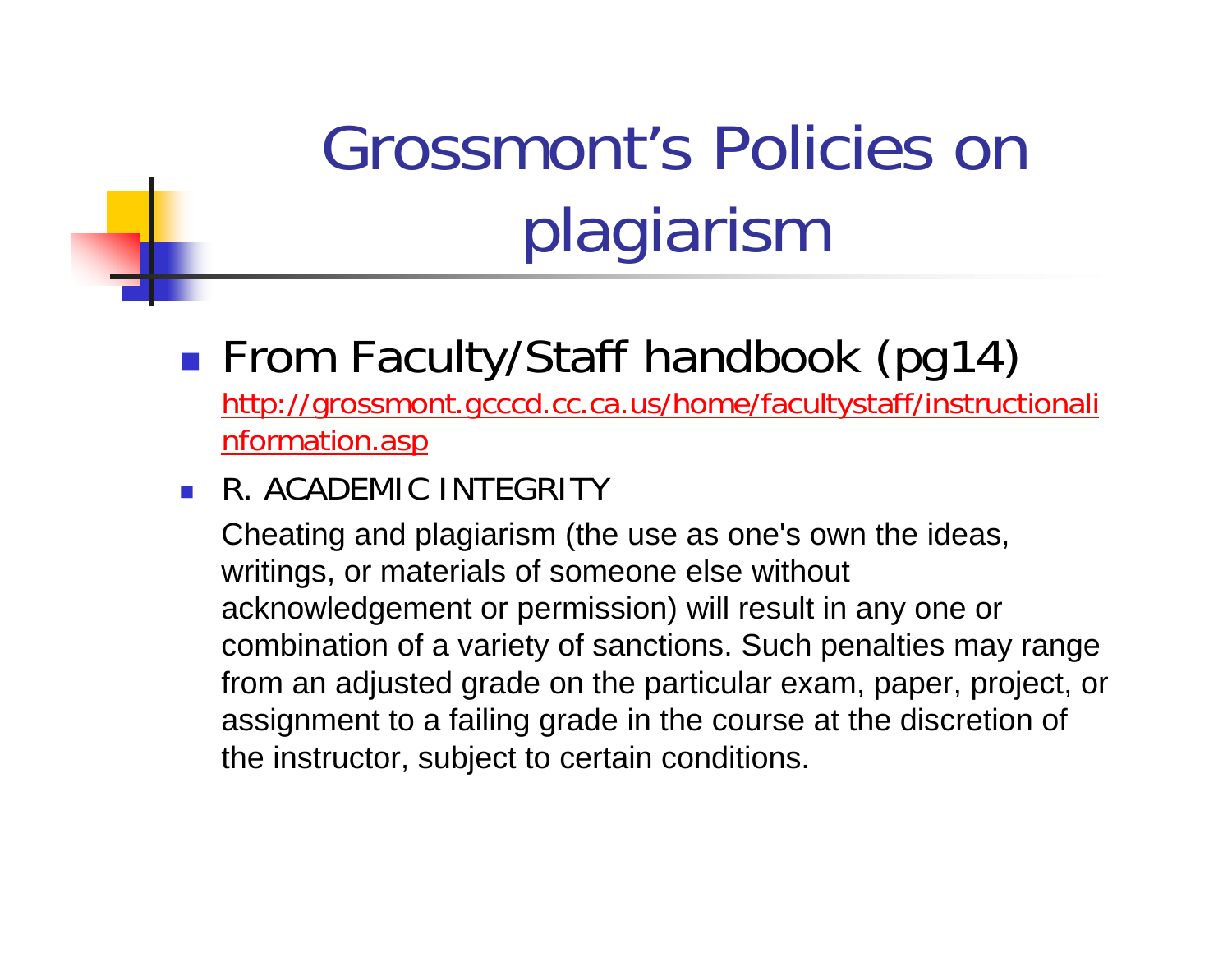# Grossmont's Policies on plagiarism

- $\mathbb{R}^3$  From Faculty/Staff handbook (pg7) <http://www.grossmont.net/home/facultystaff/geninfo.asp>
- P. Conduct for which a student may be disciplined, if it is college related:
	- a.Theft or nonaccidental damage to college property.
	- b. Forgery, alteration or misuse of records, documents or identification.
	- c. Cheating or plagiarism in connection with an academic program.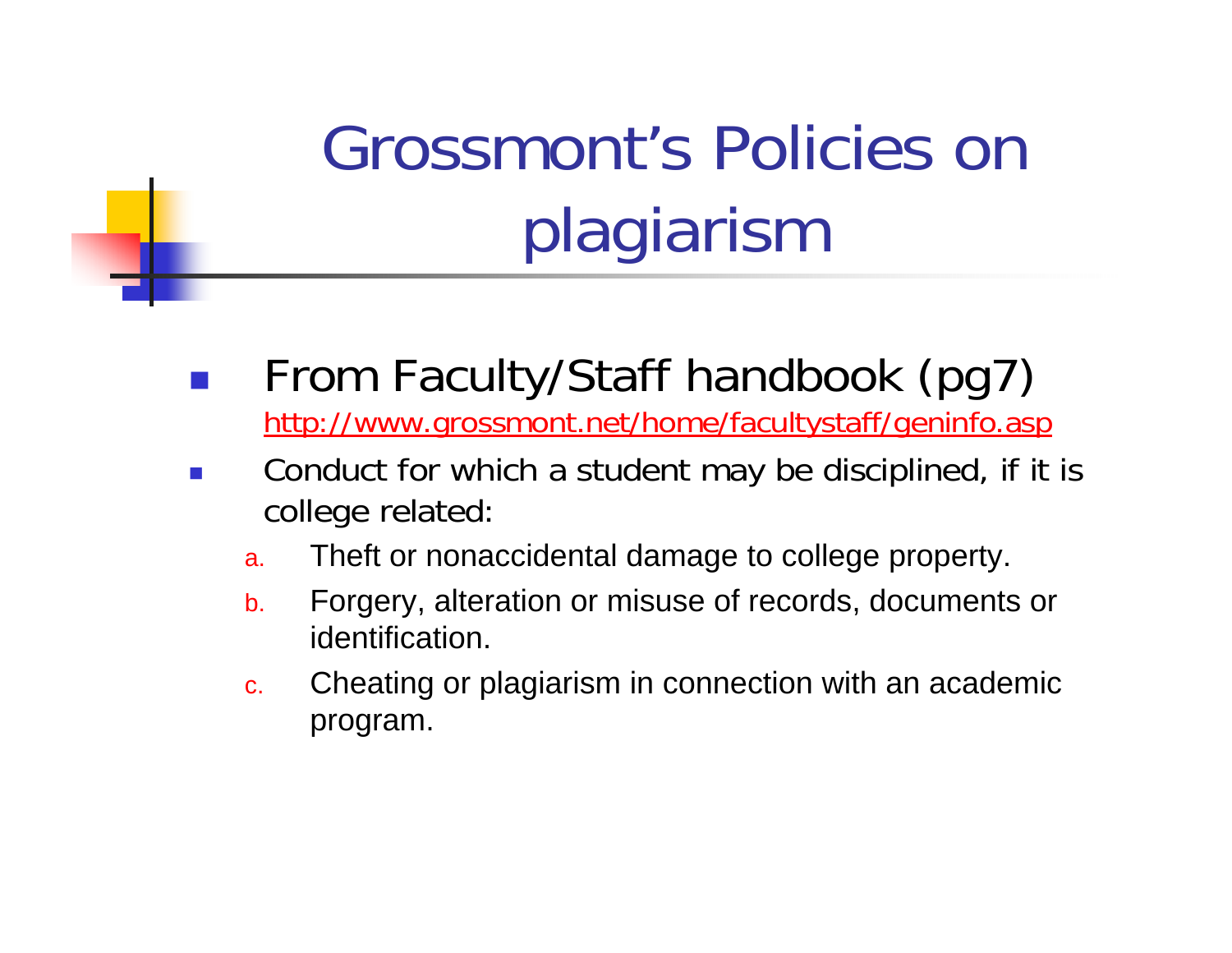## Student Discipline Procedures



- $\left\vert \cdot \right\vert$  Grounds for disciplinary action
	- **Exercice Academic dishonesty, such as** cheating or plagiarism, or knowingly furnishing false information to the district and/or the college.